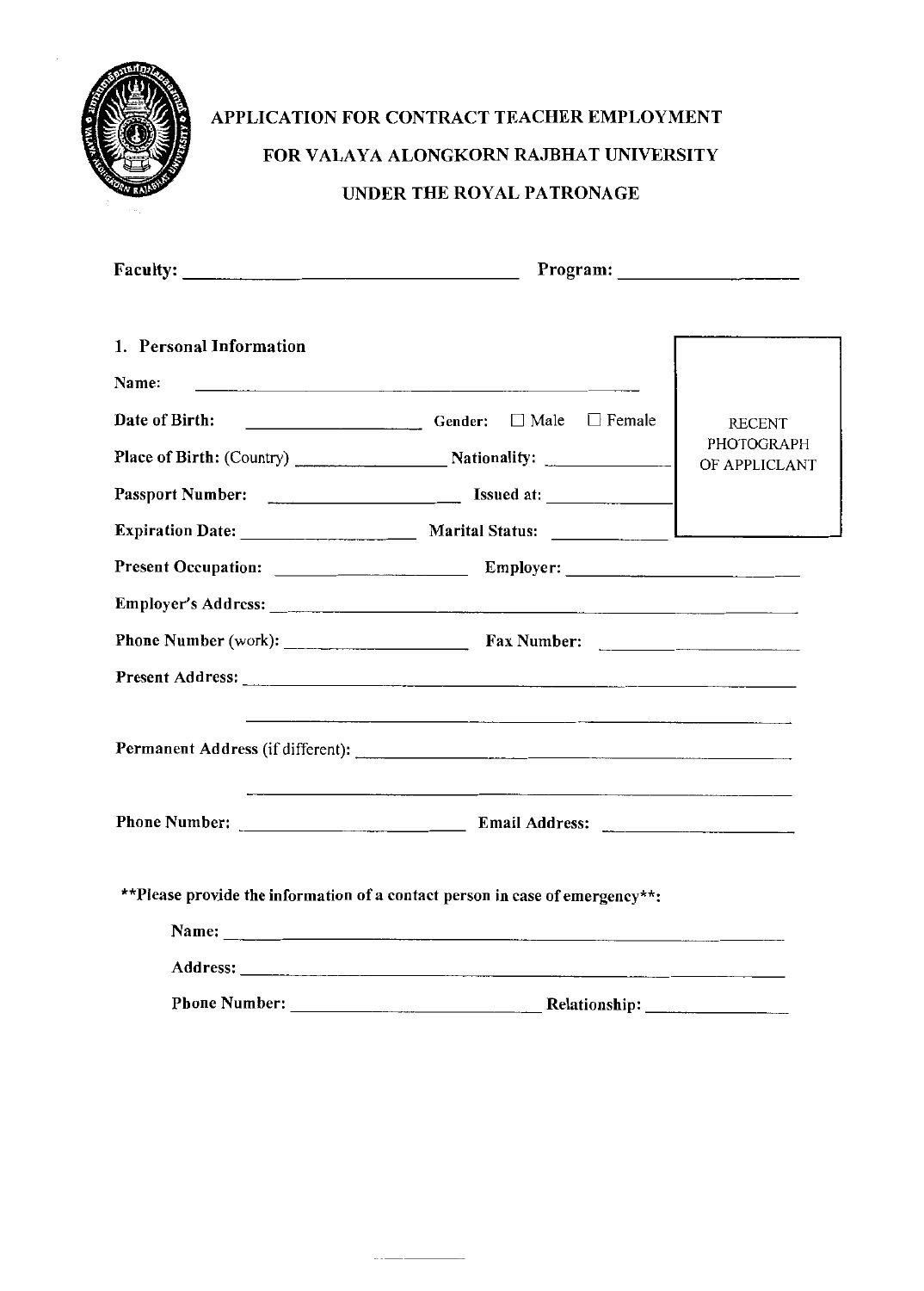2. Educational Background (Please attach copies of certificates and related documents.)

 $\overline{\phantom{a}}$ 

| Name of University/        | <b>Degree</b> | Major | Year           | Year      |
|----------------------------|---------------|-------|----------------|-----------|
| <b>College/Institution</b> |               |       | <b>Entered</b> | Graduated |
| (Graduate Study):          |               |       |                |           |
| (Undergraduate Study):     |               |       |                |           |

3. Teaching Experiences (Please list all your teaching experiences in chronological order from most recent to least recent):

| <b>Employer and Location</b> | <b>Subject Taught</b> | <b>Dates</b> |
|------------------------------|-----------------------|--------------|
| (State/City & Country)       |                       | from $-$ to  |
|                              |                       |              |
|                              |                       |              |
|                              |                       |              |
| $\epsilon$                   |                       |              |
|                              |                       |              |
|                              |                       |              |
|                              |                       |              |
|                              |                       |              |
|                              |                       |              |
|                              |                       |              |
|                              |                       |              |

. . . . . <u>. . .</u>

 $\hat{\phi}$ 

 $- -$ 

ستستر المستركب المسترد